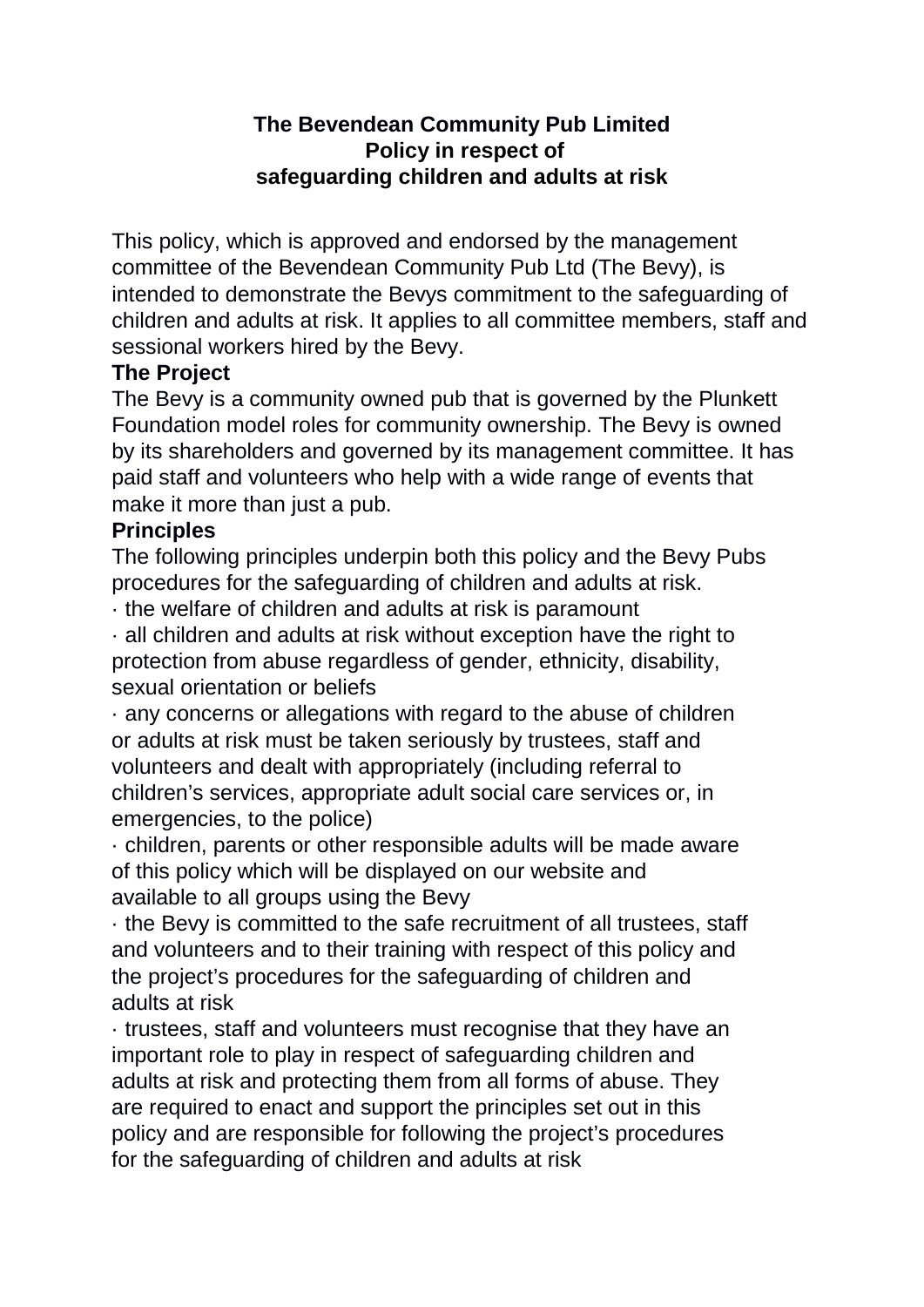· Safeguarding is everybody s responsibility and that if necessary anyone should report a concern directly to the MASH (MultiAgency Safeguarding Hub) on 01273 290400

# **Relevant Legislation and Guidance**

It is intended that this policy and the project's procedures for the safeguarding of children and adults at risk is consistent with the relevant legislation and guidance in these fields. Much of this has been consolidated on a range of websites. Relevant materials and websites include:

· Charity Commission, "Protecting Vulnerable Groups including children" http://www.charitycommission.gov.uk/trustees-staffandvolunteers/staff-and-volunteers/protecting-children-andvulnerable-adults/ · http://www.safecic.co.uk

· 'Our Decision: A guide to using Disclosure and Barring Service checks……." http://www.childrenengland.org.uk/

· Brighton and Hove Local Safeguarding Children at

http://www.brightonandhovelscb.org.uk

· 'Sussex Child Protection and Safeguarding Procedures' at

[https://sussexchildprotection.procedures.org.](http://webmail.seedybusiness.org/parse.php?redirect=https://sussexchildprotection.procedures.org)uk

· Brighton and Hove City Council 'Safeguarding Adults at Risk [http://sussexsafeguardingadults.procedures.or](http://webmail.seedybusiness.org/parse.php?redirect=http://sussexsafeguardingadults.procedures.o)g.uk

# **Monitoring, Evaluation and Review**

Both this policy and the procedures for safeguarding children and adults at risk will be subject to a process of ongoing monitoring and evaluation and reviewed at least annually by the management committee.

Agreed by the management committee

6<sup>th</sup> September 2017

**The Bevendean Community Pub Limited Procedures for the safeguarding of children and adults at risk**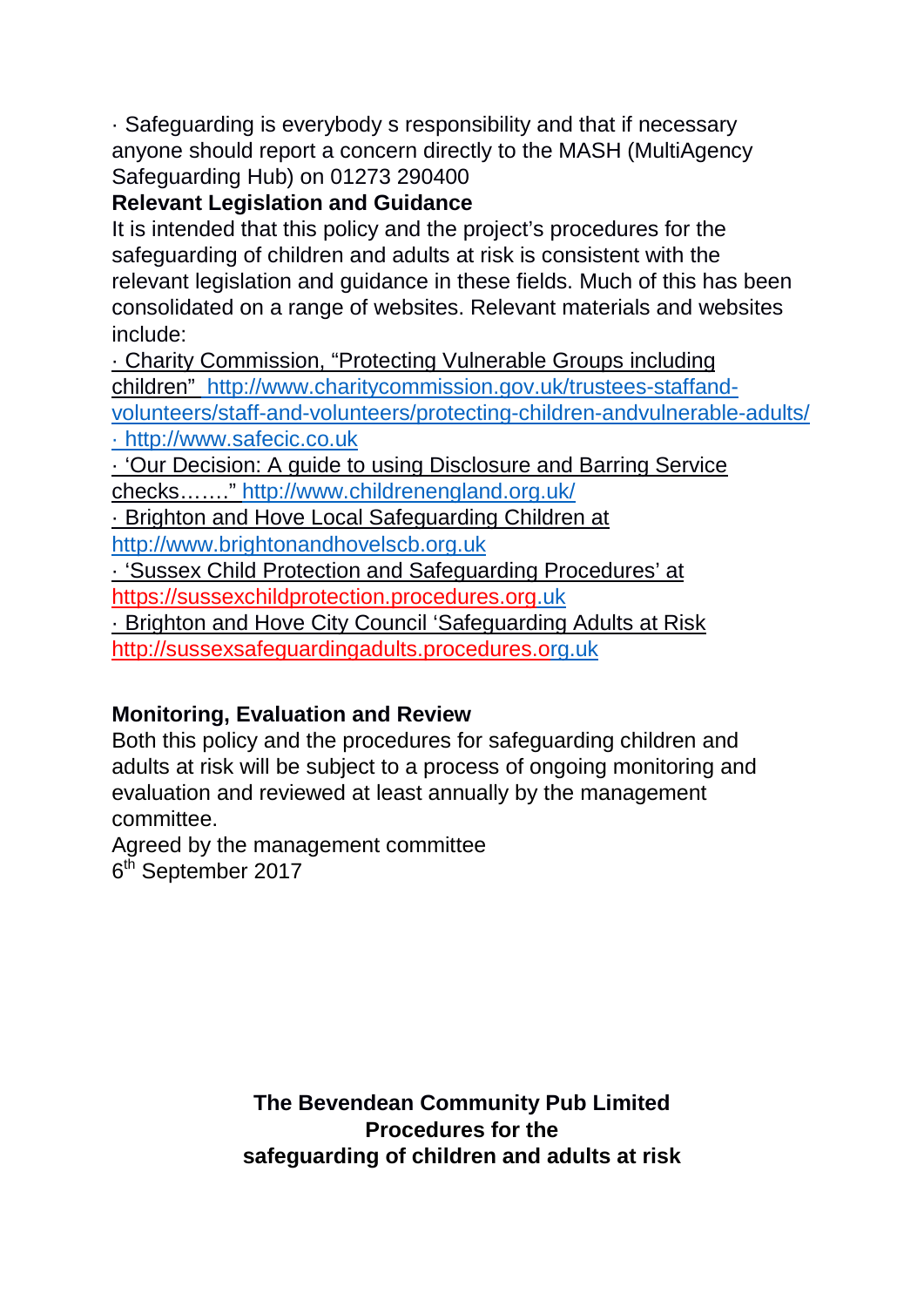The procedures set out in this document have been endorsed and approved by the management committee of the Bevendean Community Pub Limited (The Bevy) and are applicable to all committee members, staff and

sessional workers hired by the Bevy. They relate specifically to the safeguarding of children and adults at risk from significant harm.

### **Scope**

The Bevy is more than just a pub; it is a community centre with a diverse range of activities that attract a wide range of ages from children's events to a regular social for people with learning disabilities; to a weekly seniors club to adults with learning disabilities gaining work experience front of house and in the kitchen.

Parents must stay and look after their children when these events are happening and key workers who accompany adults with learning difficulties are responsible for their activities and well-being.

### **Defining significant harm, recognising abuse and neglect**

Detailed definitions of significant harms and how to recognise them are set out in the *'Sussex Child Protection and Safeguarding Procedures'* website and the '*Sussex Multi-Agency Policy and Procedures for Safeguarding Adults at Risk'* 

These can be viewed at:

[https://sussexchildprotection.procedures.org.uk](https://sussexchildprotection.procedures.org.uk/)

[http://sussexsafeguardingadults.procedures.org.uk](http://sussexsafeguardingadults.procedures.org.uk/)

For the purposes of these procedures, shortened definitions of forms of abuse and neglect of children are provided below:

· **Physical abuse**: this may involve hitting, shaking, throwing, poisoning, burning or scalding, drowning, suffocating, or

otherwise causing physical harm to a child

· **Emotional abuse**: this is the persistent emotional ill treatment of a child such as to cause severe and persistent adverse effects on the child's emotional development

· **Sexual abuse**: this involves forcing or enticing a child or young person to take part in sexual activities whether or not the child is aware of what is happening

· **Neglect**: this is the persistent failure to meet a child's basic physical and/or psychological needs, likely to result in the serious impairment of the child's health and development.

· **Inappropriate behaviour:** by a member of staff will be dealt with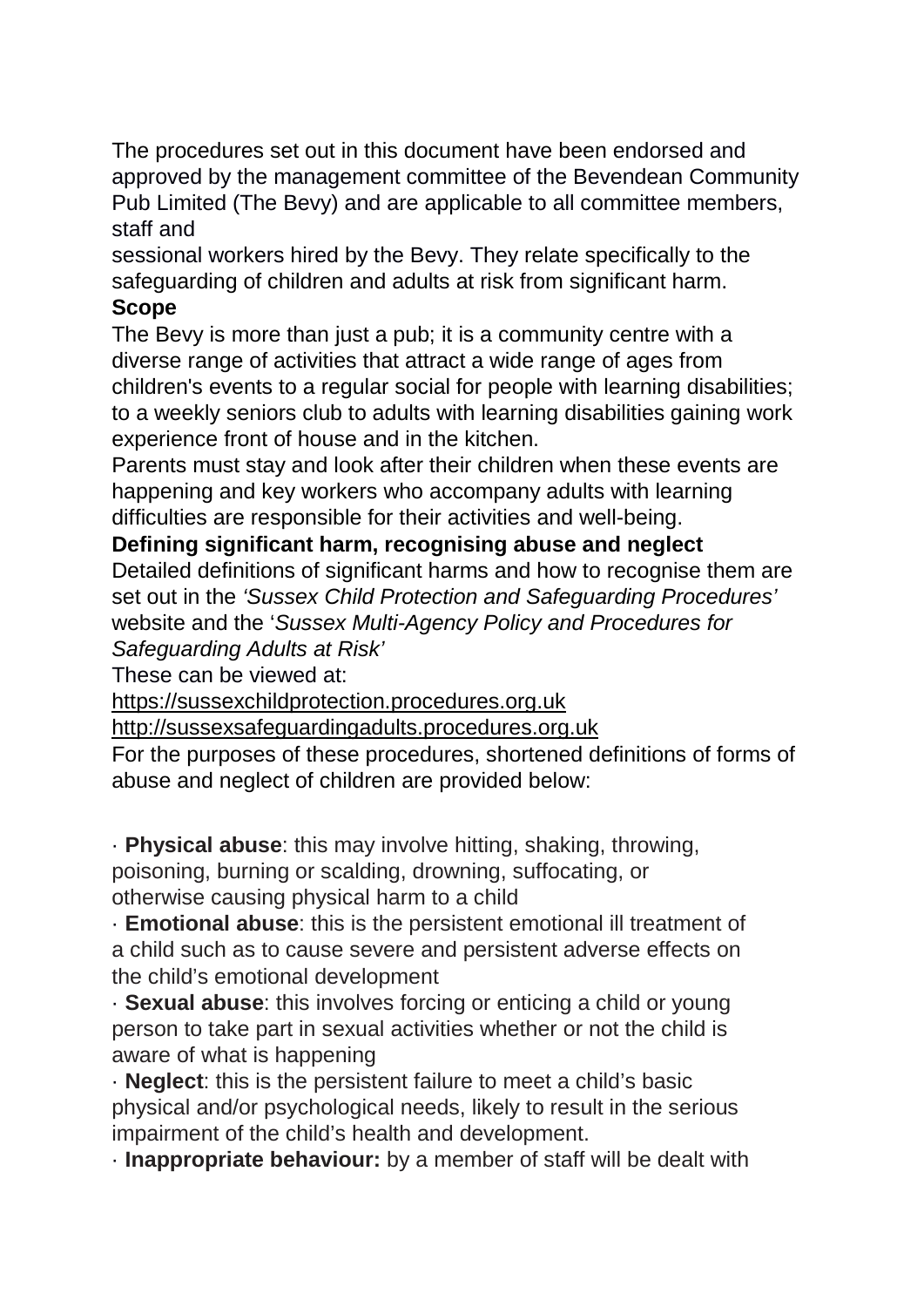by the manager leasing with designated committee members. Inappropriate behaviour by a committee member will be dealt with under our model rules and designated committee members.

Although definitions of abuse and neglect of adults at risk are somewhat different, for the purposes of these procedures the above definitions - suitably modified - are adequate for understanding what might constitute the abuse or neglect of an adult at risk.

## **Guidance in respect of confidentiality and information sharing**

Committee members, staff and sessional workers hired by the Bevy should, where possible, respect the wishes of children, or adults at risk who wish particular information or conversations to be kept confidential. But sometimes a balance has to be struck between respecting a child's or an adult at risk's wish for confidentiality and the need to safeguard the welfare and safety of that child or adult at risk.

The safety and welfare of a child or adult at risk must be the overriding consideration, so committee members, staff and sessional workers hired by the Bevy must always consider safety and welfare when deciding whether information about them should be shared. If it is felt that information should be shared, the agreement of the child or adult at risk to that information sharing

should be sought. *But information should always be shared, without consent if necessary, if it is felt that a child or adult at risk is at risk of significant harm.*

## **Responsibilities of all trustees, staff and volunteers**

· Having considered the above guidance in respect of confidentiality and information sharing, if any committee member, member of staff or sessional worker hired by the Bevy has any concerns about the safety or welfare of a child or an adult at risk they should immediately report their concerns to Jenni Hawke, Michelle Guyatt, Iain Chambers (General Manager) or Charlie Pyment (Bar Manager) and to that person's mentor, key worker or other responsible adult, if applicable. · If any committee member, member of staff or sessional worker hired by the Bevy has any concerns about the behaviour or actions of any person working or visiting the project, they should report their concerns without delay to Jenni Hawke (or Michelle Guyatt if absent) and, if applicable and where appropriate, to that person's mentor key worker or other responsible adult.

**Responsibilities of the Bevy** must ensure that: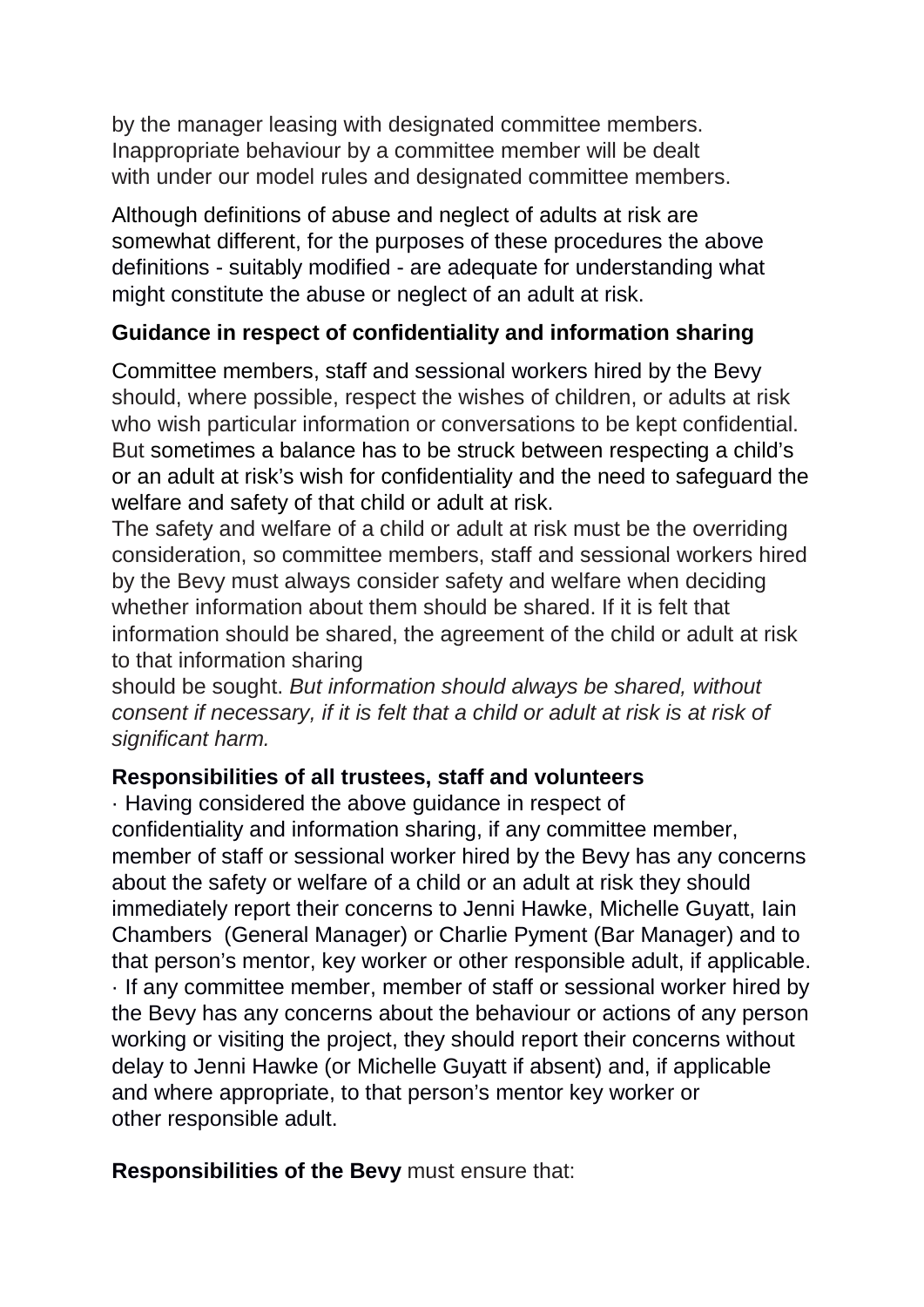· there is always a named person and deputies who have clearly defined roles in respect of the safeguarding of children and adults at risk. This named person is Jenni Hawke. Deputies are Michelle Guyatt.

· the named person and any deputies have successfully completed suitable training so as to enable them to identify and make referrals to appropriate professional agencies and keep appropriate secure records

· all committee members, staff and sessional workers hired by the Bevy who come into contact with children or adults at risk must have an appropriate DBS check and that all trustees must have an appropriate DBS check. At present, Jenni Hawke is responsible for ensuring that necessary DBS checks are carried out.

· all staff and sessional workers hired by the Bevy that are working with children are monitored and supervised and that they have opportunities to learn about safeguarding children and adults at risk in accordance with their roles and responsibilities.

· that any complaint regarding the behaviour of any committee member, member of staff or sessional worker hired by the Bevy is dealt with by the committee as soon as is practicable

Responsibilities of the committee

· In the event of someone expressing concerns about the safety or welfare of a child or an adult at risk or about the behaviour or actions of any person working or visiting the project, Jenni Hawke (or deputy if absent) should immediately discuss these with any relevant mentor, key worker or other responsible adult and, where necessary, refer these concerns to the appropriate agency/agencies.

· Jenni Hawke (or deputy if absent) will record details of any incident, concerns or referral in a logbook which he will store securely, away from the project site. Specific details in this notebook will be kept for a period of six years

· Jenni Hawke (or deputy if absent) will ensure that, as appropriate, all children and adults at risk are told about the safeguarding policies and procedures of the project and that he is the person to approach if they have concerns. Similarly, he will ensure that all persons visiting or working at the project are aware of how they can make a complaint about unacceptable and/or abusive behaviour towards children or adults at risk.